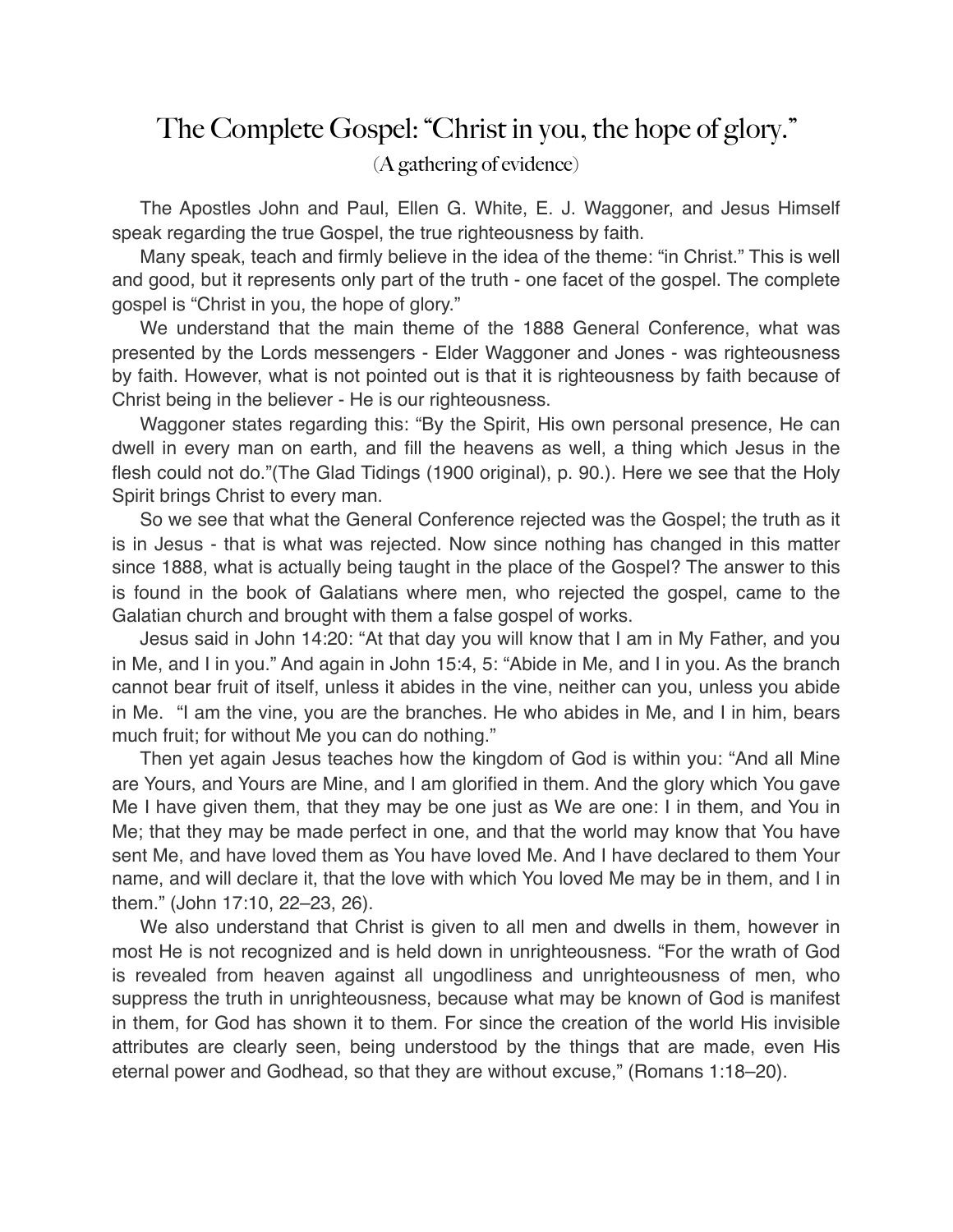When Christ dwelling in us is recognized, it is by faith - His own faith which he brings with Him that we may benefit from the righteousness which He also brings with Him.

"Moreover, there is not one who has strength to do the law, its requirements are so great. Then it is very evident that no one can be justified by the works of the law, and it is equally evident that the fault is not in the law, but in the individual. Let the man get Christ in the heart by faith, and then the righteousness of the law will be there also, for Christ says, "I delight to do Thy will, O My God; yea, Thy law is within My heart." Ps. 40:8. (The Glad Tidings (1900 original), P. 72).

Moses wrote: "For this commandment which I command you today is not too mysterious for you, nor is it far off. It is not in heaven, that you should say, "Who will ascend into heaven for us and bring it to us, that we may hear it and do it?' Nor is it beyond the sea, that you should say, "Who will go over the sea for us and bring it to us, that we may hear it and do it?' But the word is very near you, in your mouth and in your heart, that you may do it." (Deuteronomy 30:11–14). We know this Word is Christ who was in the beginning with God and who is God.

"In the beginning was the Word, and the Word was with God, and the Word was God. He was in the beginning with God." (John 1:1–2).

"I have been crucified with Christ; it is no longer I who live, but Christ lives in me; and the life which I now live in the flesh I live by faith in the Son of God, who loved me and gave Himself for me." (Galatians 2:20).

Christ in you - Righteousness by faith - was hidden from generations, but *now* is reveled to the saints. "I now rejoice in my sufferings for you, and fill up in my flesh what is lacking in the afflictions of Christ, for the sake of His body, which is the church, of which I became a minister according to the stewardship from God which was given to me for you, to fulfill the word of God, the mystery which has been hidden from ages and from generations, but now has been revealed to His saints. To them God willed to make known what are the riches of the glory of this mystery among the Gentiles: which is Christ in you, the hope of glory." (Colossians 1:24–27).

"And to make all see what is the fellowship of the mystery, which from the beginning of the ages has been hidden in God who created all things through Jesus Christ;" (Ephesians 3:9).

"By the Spirit, His own personal presence, He can dwell in every man on earth, and fill the heavens as well, a thing which Jesus in the flesh could not do. Therefore, it was expedient for Him to go away, and send the Comforter." (The Glad Tidings (1900 original), p. 90).

Job knew this fact and clearly states his understanding of the gospel: "Is my help not within me?" "For He performs what is appointed for me." (Job 6:13; 23:14). Job knew his help dwelt within him and that his help, Christ, would preform what was appointed for him.

E.J. Waggoner brings all these truths together in the cross, resurrection and salvation: "It is evident from what has been said that whoever bears my sins must come where I am, yea, must come into me. And this is just what Christ does. Christ is the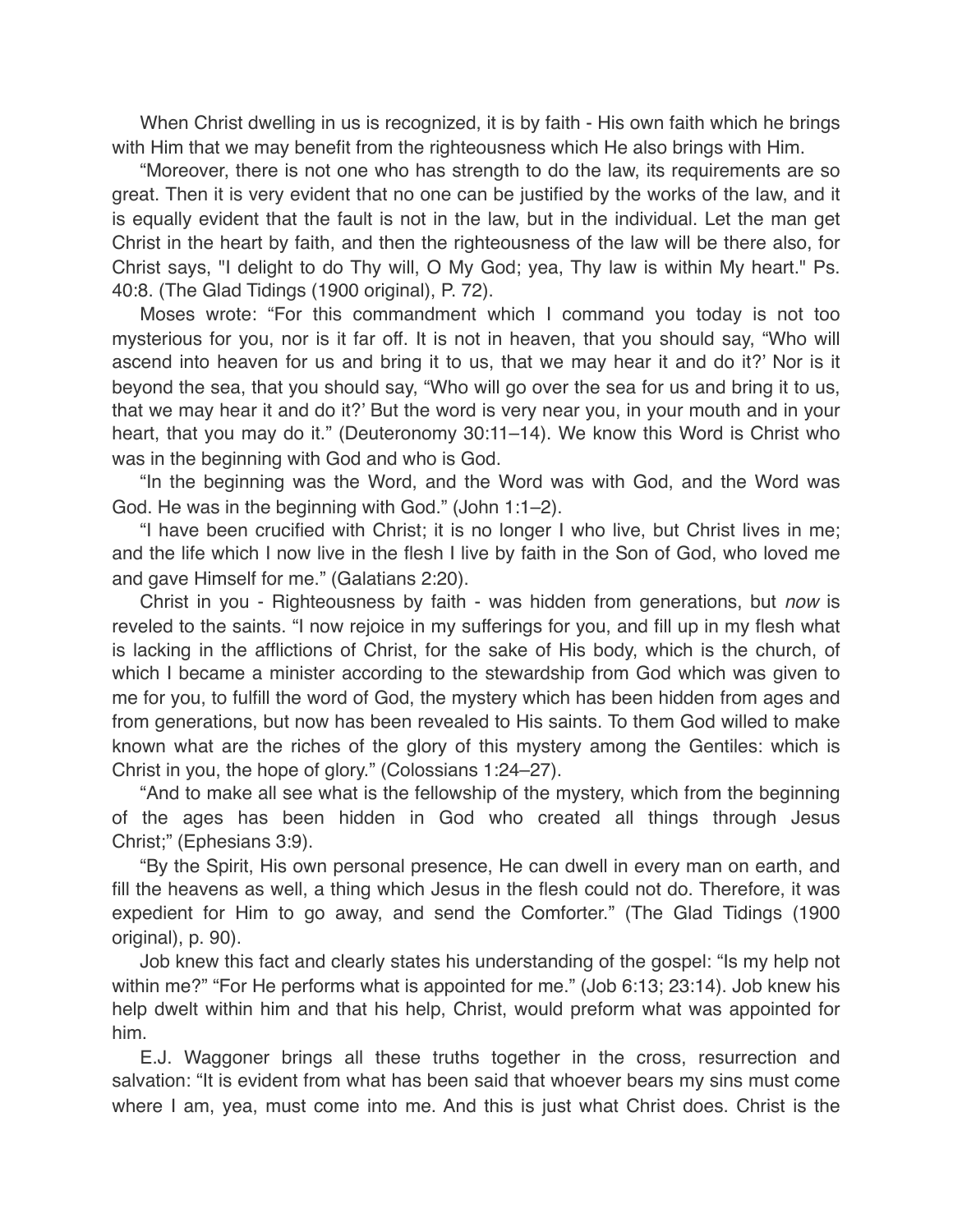Word, and to all sinners, who would excuse themselves by saying that they can not know what God requires of them, He says, "The Word is very nigh unto thee, in thy mouth, and in thy heart, that thou mayest do it." Deut. 30:11-14. Therefore, He says, "If thou shalt confess with thy mouth the Lord Jesus, and shalt believe in thine heart that God hath raised Him from the dead, thou shalt be saved." Rom. 10:9. What shall we confess about the Lord Jesus?—Why, confess the truth, that He is nigh thee, even in thy mouth and in thy heart, and believe that He is there risen from the dead. "Now that He ascended, what is it but that He also descended first into the lower parts of the earth?" Eph. 4:9. The risen Saviour is the crucified Saviour. As Christ risen is in the heart of the sinner, therefore, Christ crucified is there. If it were not so, there would be no hope for any. A man may believe that Jesus was crucified eighteen hundred years ago, and may die in his sins; but he who believes that Christ is crucified and risen in him, has salvation.

"All that any man in the world has to do in order to be saved, is to believe the truth, that is, to recognize and acknowledge facts, to see things just as they actually are, and to confess them. Whoever believes that Christ is crucified in him, which is the fact in the case of every man, and confesses that the crucified Christ is also risen, and that He dwells in him by and with the power of the resurrection, is saved from sin, and will be saved as long as he holds fast his confession. This is the only true confession of faith.

"What a glorious thought that, wherever sin is, there is Christ, the Saviour from sin! He bears sin, all sin, the sin of the world. Sin is in all flesh, and so Christ is come in the flesh. Christ is crucified in every man that lives on earth. This is the word of truth, the Gospel of salvation, which is to be proclaimed to all, and which will save all who accept it." (The Glad Tidings (1900 original), pp. 87, 88).

Here Waggoner explains about the faith of Jesus: "That faith which gave Him the victory over death (Heb. 5:7), because it gave Him the complete victory over sin, is the faith which He exercises in us, when He dwells in us by faith; for He is "the same yesterday, and today, and forever." It is not we that live, but Christ that lives in us, and uses His own faith to deliver us from the power of Satan. "What have we to do?"—Let Him live in us in His own way. "Let this mind be in you, which was also in Christ Jesus." How can we let Him?—Simply by acknowledging Him; by confessing Him. We can not understand, so as to explain the mystery of Christ in us the hope of glory, but everything in nature that serves to sustain our life teaches us the fact. The sunlight that shines upon us, the air that we breathe, the food that we eat, and the water that we drink, are all means of conveying life to us. The life that they convey to us is none other than the life of Christ, for He is the life, and thus we have constantly before us and in us evidence of the fact that Christ can live in us. If we allow the Word to have free course in us, it will be glorified in us, and will glorify us." *(The Glad Tidings (1900 original), pp. 91, 92).*

The Spirit of Prophecy makes it clear that this truth, this fact of Christ in you, the hope of glory, is not something to be ignored or set aside because one does not think it possible. Mrs. White was not silent regarding the truth that the Gospel is Christ in you,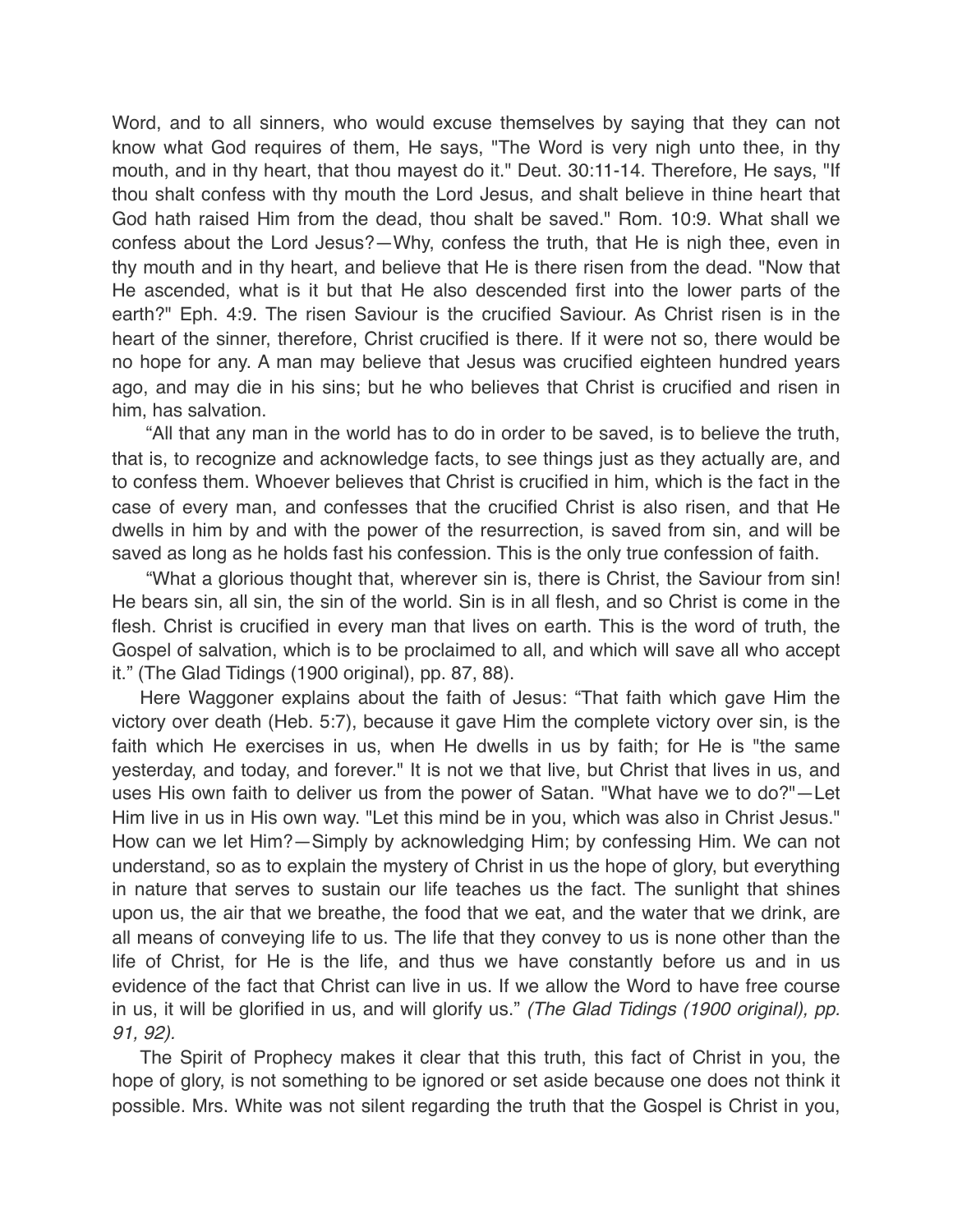the hope of glory: "The incarnation of Jesus Christ, the divine son of God, "Christ in you, the hope of glory," is the great theme of the gospel. "In Him dwells all the fullness of the Godhead bodily. And ye are complete in Him." Colossians 1:27; 2:9, 10. (CET 246).

The Spirit of Prophecy agrees with Waggoner; and Waggoner agrees with the Spirit of Prophecy, and they both agree with the Scriptures.

The key to all mysteries: "Christ in you, the hope of glory." A knowledge of this mystery furnishes a key to every other. It opens to the soul the treasures of the universe, the possibilities of infinite development." (ML 301).

What constitutes the faith once delivered to the saints? "A large number who claim to believe the present truth, know not what constitutes the faith that was once delivered to the saints—Christ in you the hope of glory. They think they are defending the old landmarks, but they are lukewarm and indifferent." (1888 403).

Here she speaks directly to the ministers: "I want to ask our ministers, What kind of character do you think the Lord will accept in his kingdom? Do you know God, and Jesus Christ whom he hath sent? Is the love of God abiding in your souls? Are you dwelling in Christ, and Christ in you? If you are, you are safe; but *if you are not, there is no safety for you*. Do not allow your minds to be diverted from the all-important theme of the righteousness of Christ by the study of theories. Do not imagine that the performance of ceremonies, the observance of outward forms, will make you an heir of heaven. We want to keep the mind steadfastly to the point for which we are working; for it is now the day of the Lord's preparation, and we should yield our hearts to God, that they may be softened and subdued by the Holy Spirit." (1888 962)

We can not understand it; we can only believe: "We receive God's Word as food for the soul, through the same evidence by which we receive bread as food for the body. Bread supplies the need of our nature; we know by experience that it produces blood, bone, and brain. *Apply the same test to the Bible; when its principles have actually become the elements of character, what has been the result? what changes have been made in the life?—"Old things are passed away; behold, all things are become new." In its power, men and women have broken the chains of sinful habit. They have renounced selfishness. The profane have become reverent, the drunken sober, the profligate pure. Souls that have borne the likeness of Satan, have been transformed into the image of God. The change is itself the miracle of miracles.* A change wrought by the Word, it is one of the deepest mysteries of the Word. We can not understand it; we can only believe, that, as declared by the Scriptures, it is "Christ in you, the hope of glory." (ST April 25, 1906).

The life of God in the soul: "The study of the Bible, the hours of secret communion with God, meditation upon heavenly themes will develop into purity of character resembling the spotless lily. The life of God in the soul is Christ in you a well of water springing up into everlasting life. This springing up into life will refresh all who connect with you. If your character is such that God can approve, it will be a complete Christian character filled with grace that is not assumed, but that has a natural growth. If your affections are obedient unto Christ your motives pure, there will be in your life, in your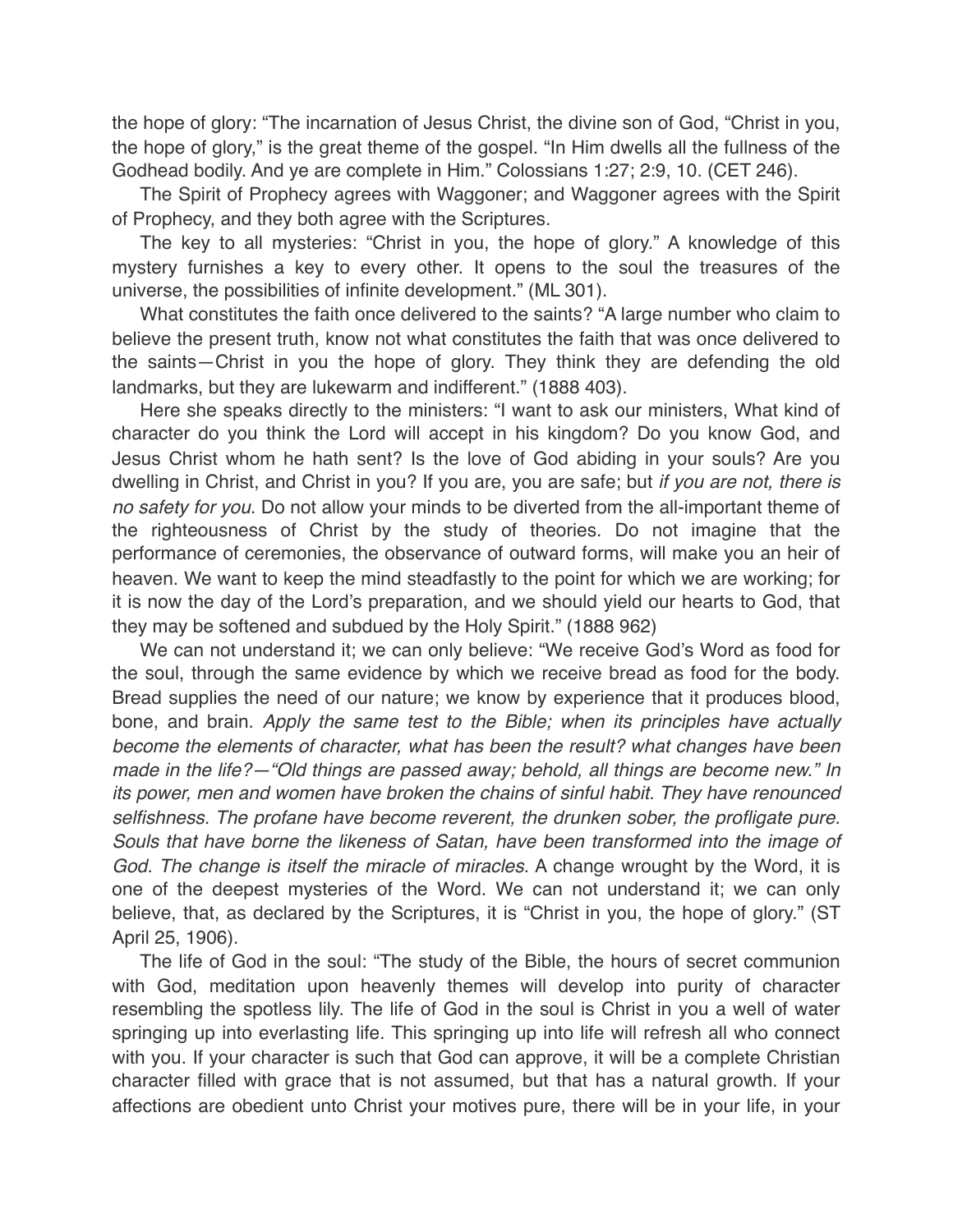every day deportment, lessons of instruction to all around you. You will be living epistles known and read of all men. Your connection with God will lift you above every thing that has a debasing tendency, your pure and uncorrupted life will be ever pointing your school-mates and old associates upward to God and heaven saying to them you must seek peace and purity and happiness from above. Jesus is the source of your comfort strength and fortitude, amid vexation, trials and grievous temptations." (ST February 7, 1878).

The deriding of those who teach and believe the mystery of godliness: "The class here represented, in order to exalt their own opinions, employ a reasoning which is not authorized by the word of God. They walk in the sparks of their own kindling. By their specious reasoning, they confuse the distinction that God desires to have drawn between good and evil. The sacred is brought down on a level with common things. Avarice and selfishness are called by false names; they are called prudence. Their rising up in independence and rebellion, their revenge and stubbornness, in their eyes are proofs of dignity, evidences of a noble mind. They act as though ignorance of divine things were not dangerous and even fatal to the soul; and they prefer their own reasoning to divine revelation, their own plans and human wisdom to the admonitions and commands of God. *The piety and conscientiousness of others are called,*  fanaticism, and those who practice truth and holiness are watched and criticized. They deride those who teach and believe the mystery of godliness, "Christ in you the hope of glory." The principles underlying these things are not discerned by them; and they go on in wrongdoing, leaving the bars open for Satan to find ready access to the soul." (RH December 22, 1896).

It is the mystery of salvation! "As Christ represented the Father, so we are to represent Christ to the world. We cannot transfer our obligation to others. God desires to make known to you what is the richness of his glory, that you may preach the mystery of salvation to those around you,—Christ in you the hope of glory." (RH March 5, 1889).

To make known Christ: "And to make all men see what is the fellowship of the mystery, which from the beginning of the world hath been hid in God." Eph. 3:9. It is not merely the words that roll off your tongue, it is not merely to be eloquent in speaking and praying, but it is to make known Christ, to have Christ in you, and make him known to those that hear." (RH May 30, 1871).

"The life of the true believer reveals an indwelling Saviour.... His whole life is a testimony to the power of the grace of Christ." (ML 301.6).

Waggoner writes about Righteousness by Faith in *Studies in Romans. Saved by His Life. Rom. 5:1-10*: "Saved by His Life—Christ did not go through the pangs of death for nothing, nor did He give His life to us for the purpose of taking it away again. When He gives us His life, He designs that we shall keep it forever. How do we get it? By faith. How do we keep it? By the same faith. "As ye have therefore received Christ Jesus the Lord, so walk ye in Him." Col. 2:6. His life can never end, but we may lose it by unbelief. Let it be remembered that we have not this life in ourselves, but "this life is in His Son." "He that hath the Son hath life; and he that hath not the Son of God hath not life." 1